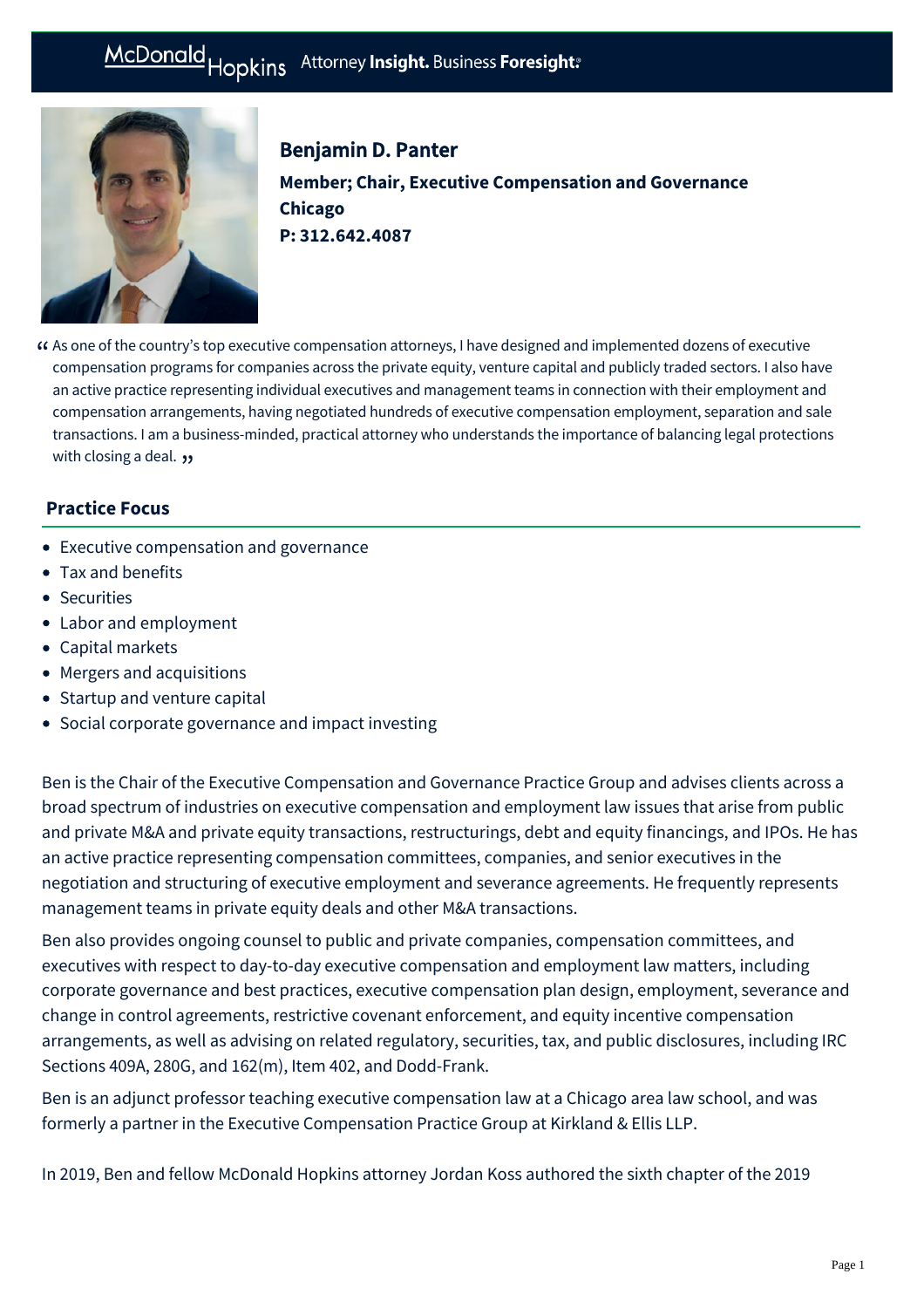Employment Law Update edited by Henry H. Perritt Jr., "Founders: Employees or Owners."

## **Admissions - State**

- Illinois
- New York

### **Education**

- New York University School of Law
- Chicago-Kent College of Law
- Miami University

### **Honors and Awards**

- Selected for inclusion in Illinois Rising Stars (2012, 2013, 2015 and 2016) and New York Rising Stars (2011-2013)
- Law Bulletin Publishing Company's Emerging Lawyer: Employee Benefits Law
- Chicago-Kent Law Review
- Bar and Gavel Society

### **Alerts**

- [SEC challenges severance agreements restricting whistleblowers](https://mcdonaldhopkins.com/Insights/September-2016/SEC-challenges-severance-agreements-restricting-wh)
- [Start preparing: SEC issues proposed guidance on executive compensation clawbacks](https://mcdonaldhopkins.com/Insights/July-2015/Executive-Compensation-and-Governance-Alert-Start)

### **Blog Posts**

- [Private Equity Executive Webinar Series Session 1: Top five key takeaways](https://mcdonaldhopkins.com/Insights/March-2022/Top-5-key-takeaways-Private-Equity-Executive-Webin)
- [Cryptocurrency: A new frontier \(and trap\) for employee incentives](https://mcdonaldhopkins.com/Insights/September-2018/Cryptocurrency-a-new-frontier-and-trap-for-employe)
- [These SARs are not contagious: A summary of stock appreciation rights](https://mcdonaldhopkins.com/Insights/May-2017/These-SARs-are-not-contagious-A-summary-of-stock-a)
- [Executive pay coming to a town near you](https://mcdonaldhopkins.com/Insights/April-2017/Executive-pay-coming-to-a-town-near-you)
- [Private equity management team deals: An overview](https://mcdonaldhopkins.com/Insights/December-2016/Private-equity-management-team-deals-An-overview)
- [The basics of profits interests](https://mcdonaldhopkins.com/Insights/November-2016/The-basics-of-profits-interests)
- [Beware of the phantom...equity](https://mcdonaldhopkins.com/Insights/October-2016/Beware-of-the-phantom-equity)
- ["ARM" yourself to attract, retain and motivate](https://mcdonaldhopkins.com/Insights/October-2016/ARM-yourself-to-attract-retrain-and-motivate)
- [IRS sounds off on data breaches](https://mcdonaldhopkins.com/Insights/September-2015/IRS-sounds-off-on-data-breaches)
- [What Matters Most to Investors?](https://mcdonaldhopkins.com/Insights/Febrary-2015/What-Matters-Most-to-Investors)

#### **News**

- [McDonald Hopkins announces remodeling of national Private Equity Practice Area and new Executive](https://mcdonaldhopkins.com/Insights/March-2022/McDonald-Hopkins-announces-remodeling-of-national) Webinar Series
- [McDonald Hopkins represents GRAIL in \\$390M Series D financing](https://mcdonaldhopkins.com/Insights/May-2020/McDonald-Hopkins-represents-GRAIL-in-390M-Series-D)
- [Ben Panter featured in Chicago Tribune's "Shout Out"](https://mcdonaldhopkins.com/Insights/December-2019/Ben-Panter-featured-in-Chicago-Tribune)